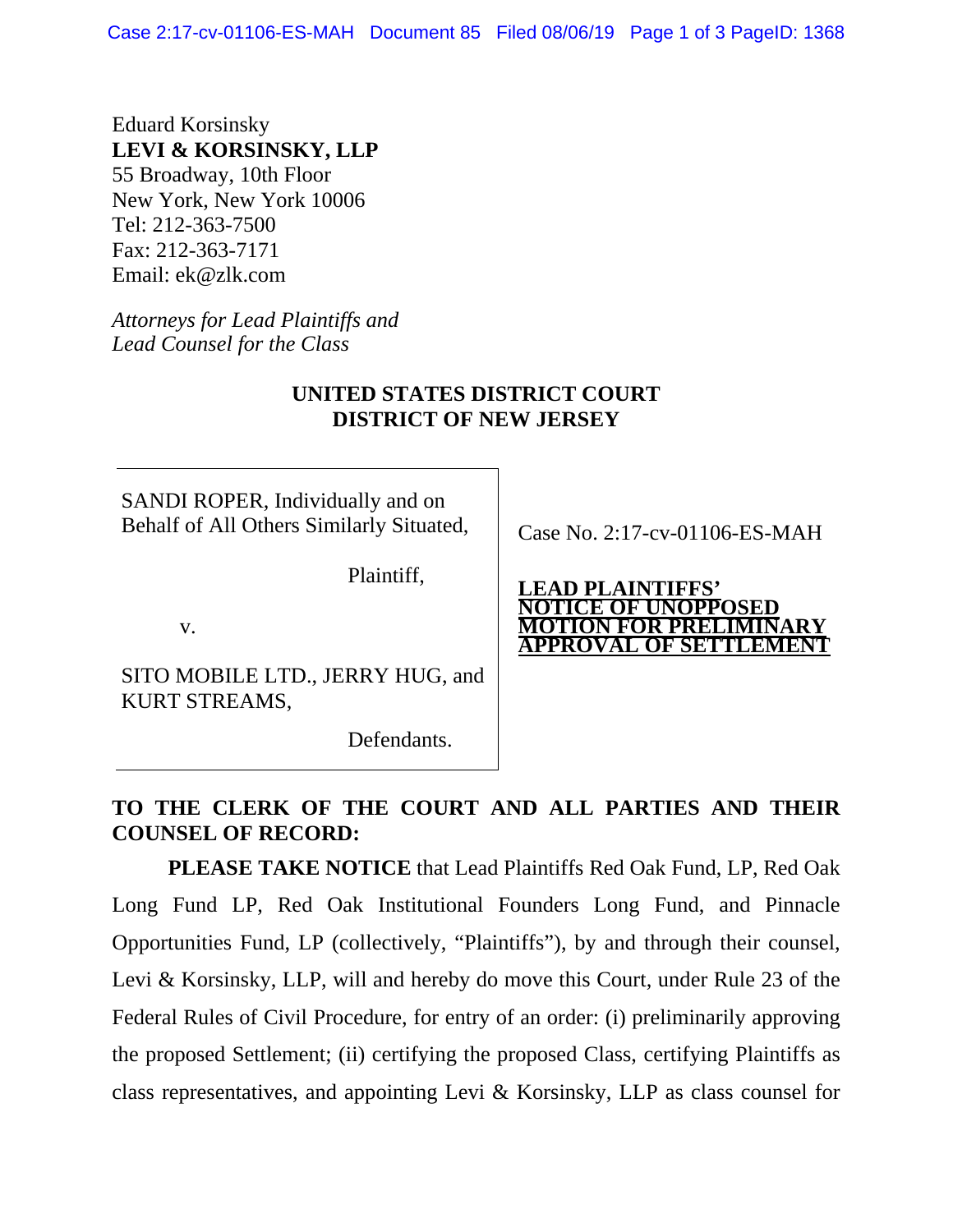purposes of the Settlement; (iii) approving the form and manner of giving notice of the proposed Settlement to the Settlement Class Members; and (iv) scheduling a hearing to consider final approval of the Settlement, approval of the Plan of Allocation, Plaintiffs' Counsel's motion for an award of attorneys' fees and reimbursement of litigation expenses,.

Plaintiffs' motion is supported by the Stipulation of Settlement dated July 31, 2019 (filed herewith as Docket No. 84), including the exhibits attached thereto, the accompanying brief in support, and the Declarations of Adam M. Apton and Richard W. Simmons on behalf of Analytics Consulting, LLC. Also attached hereto is the parties' agreed-upon Proposed Approval Order granting Plaintiffs' motion.

Dated August 6, 2019 Respectfully submitted,

## LEVI & KORSINSKY, LLP

/s/ Eduard Korsinsky . Eduard Korsinsky 55 Broadway, 10th Floor New York, New York 10006 Tel: 212-363-7500 Fax: 212-363-7171 Email: ek@zlk.com

-and-

LEVI & KORSINSKY, LLP Adam M. Apton 1101 30th Street NW, Suite 115 Washington, DC 20007 Tel: (202) 524-4290 Fax: (202) 333-2121 Email: nporritt@zlk.com Email: aapton@zlk.com